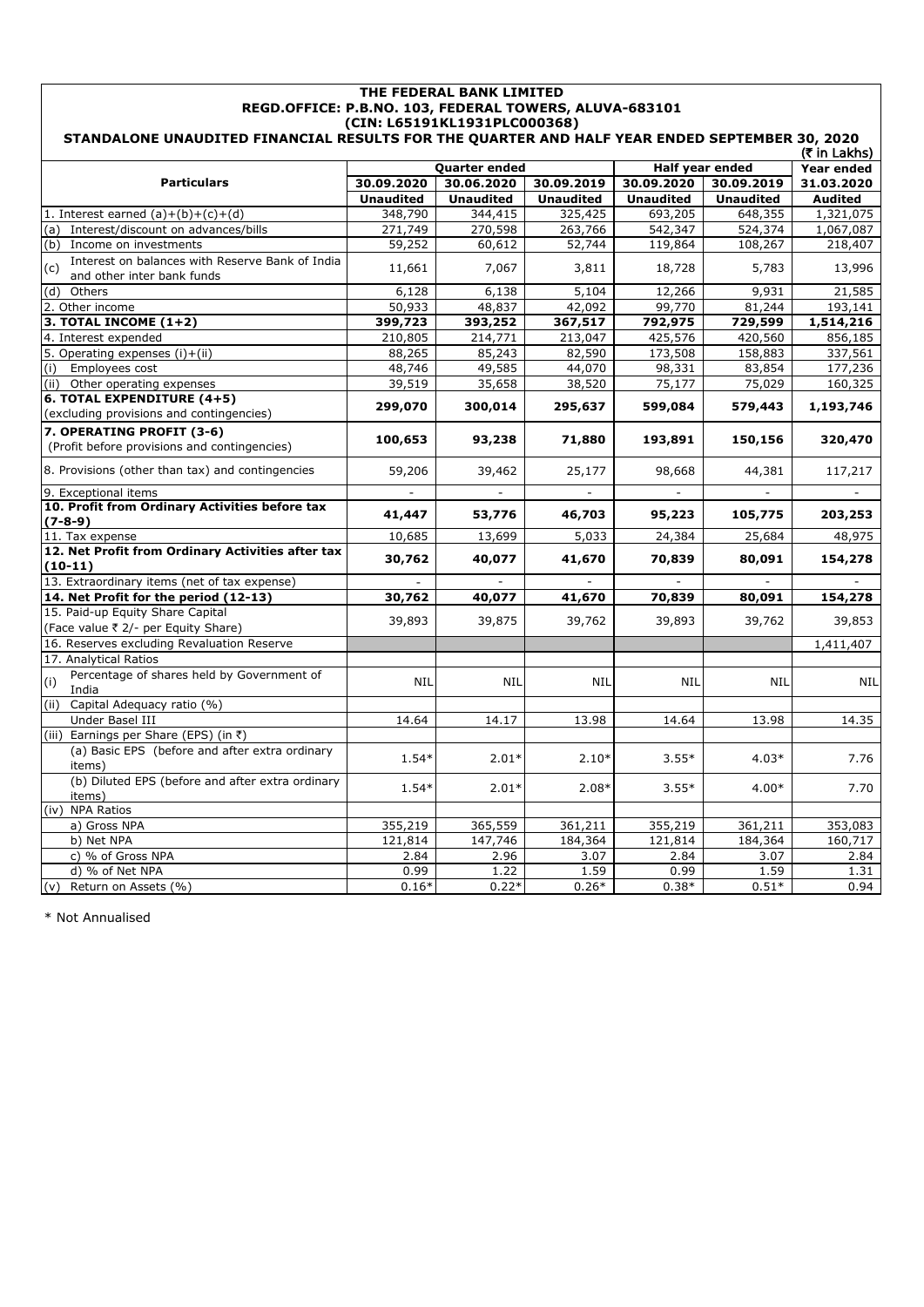### **Segment Information**@

| Quarter ended<br>Half year ended<br><b>Year ended</b><br><b>Particulars</b><br>30.09.2020<br>30.06.2020<br>30.09.2019<br>30.09.2019<br>31.03.2020<br>30.09.2020<br><b>Unaudited</b><br><b>Unaudited</b><br><b>Unaudited</b><br><b>Unaudited</b><br><b>Audited</b><br><b>Unaudited</b><br><b>Segment Revenue:</b><br>60,754<br>93,782<br>61,427<br>154,536<br>115,775<br>226,846<br>Treasurv<br>131,976<br>Corporate/Wholesale Banking<br>115,894<br>247,870<br>246,201<br>122,637<br>489,365<br><b>Retail Banking</b><br>206,993<br>367,623<br>183,576<br>183,453<br>390,569<br>Other Banking operations<br>Unallocated<br>$\sim$<br>$\sim$<br>$\sim$<br>$\sim$<br>$\sim$<br><b>Total Revenue</b><br>399,723<br>393,252<br>367,517<br>792,975<br>729,599<br>Less: Inter Segment Revenue<br>399,723<br>393,252<br>367,517<br>792,975<br>729,599<br>1,514,216<br><b>Income from Operations</b><br><b>Segment Results (net of provisions):</b><br>4,154<br>42,628<br>15,748<br>46,782<br>25,298<br>Treasury<br>41,518<br>Corporate/Wholesale Banking<br>6,914<br>15,063<br>11,334<br>29,580<br>(8, 149)<br>22,230<br>19,299<br>41,529<br>Retail Banking<br>19,621<br>50,897<br>145,113<br>Other Banking operations<br>$\overline{(2)}$<br>(2)<br>(436)<br>Unallocated<br>$\sim$<br>$\sim$<br>$\sim$<br>53,776<br>95,223<br>105,775<br><b>Profit before tax</b><br>41,447<br>46,703<br>203,253<br><b>Segment Assets</b><br>4,378,891<br>4,219,642<br>2,930,670<br>4,378,891<br>3,787,323<br>2,930,670<br>Treasury<br>Corporate/Wholesale Banking<br>6,809,139<br>7,013,384<br>6,778,385<br>6,809,139<br>6,778,385<br>6,529,646<br>6,937,457<br>Retail Banking<br>6,937,457<br>6,066,964<br>6,066,964<br>6,480,887<br>Other Banking operations<br>777,184<br>819,363<br>777,184<br>739,352<br>866,430<br>866,430<br>Unallocated<br>18,902,671<br>18,582,035<br>18,902,671<br>18,063,805<br><b>Total</b><br>16,642,449<br>16,642,449<br><b>Segment Liabilities</b><br>1,305,303<br>1,396,438<br>1,326,738<br>1,305,303<br>1,326,738<br>1,627,269<br>Treasury<br>Corporate/Wholesale Banking<br>999,919<br>999,919<br>1,405,908<br>1,227,165<br>1,405,908<br>1,258,540<br>14,461,623<br>14,227,797<br>12,708,464<br>14,461,623<br>12,708,464<br>13,458,149<br>Retail Banking<br>Other Banking operations<br>206,312<br>238,354<br>231,897<br>206,312<br>231,897<br>Unallocated<br><b>Total</b><br>17,379,146<br>17,379,146<br>15,267,018<br>17,089,754<br>15,267,018<br>16,612,044<br>Capital employed:<br>(Segment Assets - Segment Liabilities)<br>3,073,588<br>2,823,204<br>1,603,932<br>3,073,588<br>1,603,932<br>Treasury<br>5,778,466<br>5,778,466<br>Corporate/Wholesale Banking<br>5,403,231<br>5,786,219<br>5,403,231<br><b>Retail Banking</b><br>(7, 524, 166)<br>(7,698,151)<br>(7, 524, 166)<br>(6,641,500)<br>(6, 977, 262)<br>(6,641,500)<br>Other Banking operations<br>570,872<br>581,009<br>634,533<br>570,872<br>634,533<br>Unallocated<br>1,523,525<br>1,523,525<br>1,492,281<br>1,375,431<br>1,375,431<br>1,451,761<br><b>Total</b> |  |  |  |  | (₹ in Lakhs) |
|--------------------------------------------------------------------------------------------------------------------------------------------------------------------------------------------------------------------------------------------------------------------------------------------------------------------------------------------------------------------------------------------------------------------------------------------------------------------------------------------------------------------------------------------------------------------------------------------------------------------------------------------------------------------------------------------------------------------------------------------------------------------------------------------------------------------------------------------------------------------------------------------------------------------------------------------------------------------------------------------------------------------------------------------------------------------------------------------------------------------------------------------------------------------------------------------------------------------------------------------------------------------------------------------------------------------------------------------------------------------------------------------------------------------------------------------------------------------------------------------------------------------------------------------------------------------------------------------------------------------------------------------------------------------------------------------------------------------------------------------------------------------------------------------------------------------------------------------------------------------------------------------------------------------------------------------------------------------------------------------------------------------------------------------------------------------------------------------------------------------------------------------------------------------------------------------------------------------------------------------------------------------------------------------------------------------------------------------------------------------------------------------------------------------------------------------------------------------------------------------------------------------------------------------------------------------------------------------------------------------------------------------------------------------------------------------------------------------------------------------------------------------------------------------------------------------------------------------------------------------------------------------------------------------------------------------------------------------------------------------------------------------------------------------------|--|--|--|--|--------------|
|                                                                                                                                                                                                                                                                                                                                                                                                                                                                                                                                                                                                                                                                                                                                                                                                                                                                                                                                                                                                                                                                                                                                                                                                                                                                                                                                                                                                                                                                                                                                                                                                                                                                                                                                                                                                                                                                                                                                                                                                                                                                                                                                                                                                                                                                                                                                                                                                                                                                                                                                                                                                                                                                                                                                                                                                                                                                                                                                                                                                                                                  |  |  |  |  |              |
|                                                                                                                                                                                                                                                                                                                                                                                                                                                                                                                                                                                                                                                                                                                                                                                                                                                                                                                                                                                                                                                                                                                                                                                                                                                                                                                                                                                                                                                                                                                                                                                                                                                                                                                                                                                                                                                                                                                                                                                                                                                                                                                                                                                                                                                                                                                                                                                                                                                                                                                                                                                                                                                                                                                                                                                                                                                                                                                                                                                                                                                  |  |  |  |  |              |
|                                                                                                                                                                                                                                                                                                                                                                                                                                                                                                                                                                                                                                                                                                                                                                                                                                                                                                                                                                                                                                                                                                                                                                                                                                                                                                                                                                                                                                                                                                                                                                                                                                                                                                                                                                                                                                                                                                                                                                                                                                                                                                                                                                                                                                                                                                                                                                                                                                                                                                                                                                                                                                                                                                                                                                                                                                                                                                                                                                                                                                                  |  |  |  |  |              |
|                                                                                                                                                                                                                                                                                                                                                                                                                                                                                                                                                                                                                                                                                                                                                                                                                                                                                                                                                                                                                                                                                                                                                                                                                                                                                                                                                                                                                                                                                                                                                                                                                                                                                                                                                                                                                                                                                                                                                                                                                                                                                                                                                                                                                                                                                                                                                                                                                                                                                                                                                                                                                                                                                                                                                                                                                                                                                                                                                                                                                                                  |  |  |  |  |              |
|                                                                                                                                                                                                                                                                                                                                                                                                                                                                                                                                                                                                                                                                                                                                                                                                                                                                                                                                                                                                                                                                                                                                                                                                                                                                                                                                                                                                                                                                                                                                                                                                                                                                                                                                                                                                                                                                                                                                                                                                                                                                                                                                                                                                                                                                                                                                                                                                                                                                                                                                                                                                                                                                                                                                                                                                                                                                                                                                                                                                                                                  |  |  |  |  |              |
|                                                                                                                                                                                                                                                                                                                                                                                                                                                                                                                                                                                                                                                                                                                                                                                                                                                                                                                                                                                                                                                                                                                                                                                                                                                                                                                                                                                                                                                                                                                                                                                                                                                                                                                                                                                                                                                                                                                                                                                                                                                                                                                                                                                                                                                                                                                                                                                                                                                                                                                                                                                                                                                                                                                                                                                                                                                                                                                                                                                                                                                  |  |  |  |  |              |
|                                                                                                                                                                                                                                                                                                                                                                                                                                                                                                                                                                                                                                                                                                                                                                                                                                                                                                                                                                                                                                                                                                                                                                                                                                                                                                                                                                                                                                                                                                                                                                                                                                                                                                                                                                                                                                                                                                                                                                                                                                                                                                                                                                                                                                                                                                                                                                                                                                                                                                                                                                                                                                                                                                                                                                                                                                                                                                                                                                                                                                                  |  |  |  |  | 798,005      |
|                                                                                                                                                                                                                                                                                                                                                                                                                                                                                                                                                                                                                                                                                                                                                                                                                                                                                                                                                                                                                                                                                                                                                                                                                                                                                                                                                                                                                                                                                                                                                                                                                                                                                                                                                                                                                                                                                                                                                                                                                                                                                                                                                                                                                                                                                                                                                                                                                                                                                                                                                                                                                                                                                                                                                                                                                                                                                                                                                                                                                                                  |  |  |  |  |              |
|                                                                                                                                                                                                                                                                                                                                                                                                                                                                                                                                                                                                                                                                                                                                                                                                                                                                                                                                                                                                                                                                                                                                                                                                                                                                                                                                                                                                                                                                                                                                                                                                                                                                                                                                                                                                                                                                                                                                                                                                                                                                                                                                                                                                                                                                                                                                                                                                                                                                                                                                                                                                                                                                                                                                                                                                                                                                                                                                                                                                                                                  |  |  |  |  |              |
|                                                                                                                                                                                                                                                                                                                                                                                                                                                                                                                                                                                                                                                                                                                                                                                                                                                                                                                                                                                                                                                                                                                                                                                                                                                                                                                                                                                                                                                                                                                                                                                                                                                                                                                                                                                                                                                                                                                                                                                                                                                                                                                                                                                                                                                                                                                                                                                                                                                                                                                                                                                                                                                                                                                                                                                                                                                                                                                                                                                                                                                  |  |  |  |  | 1,514,216    |
|                                                                                                                                                                                                                                                                                                                                                                                                                                                                                                                                                                                                                                                                                                                                                                                                                                                                                                                                                                                                                                                                                                                                                                                                                                                                                                                                                                                                                                                                                                                                                                                                                                                                                                                                                                                                                                                                                                                                                                                                                                                                                                                                                                                                                                                                                                                                                                                                                                                                                                                                                                                                                                                                                                                                                                                                                                                                                                                                                                                                                                                  |  |  |  |  |              |
|                                                                                                                                                                                                                                                                                                                                                                                                                                                                                                                                                                                                                                                                                                                                                                                                                                                                                                                                                                                                                                                                                                                                                                                                                                                                                                                                                                                                                                                                                                                                                                                                                                                                                                                                                                                                                                                                                                                                                                                                                                                                                                                                                                                                                                                                                                                                                                                                                                                                                                                                                                                                                                                                                                                                                                                                                                                                                                                                                                                                                                                  |  |  |  |  |              |
|                                                                                                                                                                                                                                                                                                                                                                                                                                                                                                                                                                                                                                                                                                                                                                                                                                                                                                                                                                                                                                                                                                                                                                                                                                                                                                                                                                                                                                                                                                                                                                                                                                                                                                                                                                                                                                                                                                                                                                                                                                                                                                                                                                                                                                                                                                                                                                                                                                                                                                                                                                                                                                                                                                                                                                                                                                                                                                                                                                                                                                                  |  |  |  |  |              |
|                                                                                                                                                                                                                                                                                                                                                                                                                                                                                                                                                                                                                                                                                                                                                                                                                                                                                                                                                                                                                                                                                                                                                                                                                                                                                                                                                                                                                                                                                                                                                                                                                                                                                                                                                                                                                                                                                                                                                                                                                                                                                                                                                                                                                                                                                                                                                                                                                                                                                                                                                                                                                                                                                                                                                                                                                                                                                                                                                                                                                                                  |  |  |  |  |              |
|                                                                                                                                                                                                                                                                                                                                                                                                                                                                                                                                                                                                                                                                                                                                                                                                                                                                                                                                                                                                                                                                                                                                                                                                                                                                                                                                                                                                                                                                                                                                                                                                                                                                                                                                                                                                                                                                                                                                                                                                                                                                                                                                                                                                                                                                                                                                                                                                                                                                                                                                                                                                                                                                                                                                                                                                                                                                                                                                                                                                                                                  |  |  |  |  | 17,058       |
|                                                                                                                                                                                                                                                                                                                                                                                                                                                                                                                                                                                                                                                                                                                                                                                                                                                                                                                                                                                                                                                                                                                                                                                                                                                                                                                                                                                                                                                                                                                                                                                                                                                                                                                                                                                                                                                                                                                                                                                                                                                                                                                                                                                                                                                                                                                                                                                                                                                                                                                                                                                                                                                                                                                                                                                                                                                                                                                                                                                                                                                  |  |  |  |  |              |
|                                                                                                                                                                                                                                                                                                                                                                                                                                                                                                                                                                                                                                                                                                                                                                                                                                                                                                                                                                                                                                                                                                                                                                                                                                                                                                                                                                                                                                                                                                                                                                                                                                                                                                                                                                                                                                                                                                                                                                                                                                                                                                                                                                                                                                                                                                                                                                                                                                                                                                                                                                                                                                                                                                                                                                                                                                                                                                                                                                                                                                                  |  |  |  |  |              |
|                                                                                                                                                                                                                                                                                                                                                                                                                                                                                                                                                                                                                                                                                                                                                                                                                                                                                                                                                                                                                                                                                                                                                                                                                                                                                                                                                                                                                                                                                                                                                                                                                                                                                                                                                                                                                                                                                                                                                                                                                                                                                                                                                                                                                                                                                                                                                                                                                                                                                                                                                                                                                                                                                                                                                                                                                                                                                                                                                                                                                                                  |  |  |  |  |              |
|                                                                                                                                                                                                                                                                                                                                                                                                                                                                                                                                                                                                                                                                                                                                                                                                                                                                                                                                                                                                                                                                                                                                                                                                                                                                                                                                                                                                                                                                                                                                                                                                                                                                                                                                                                                                                                                                                                                                                                                                                                                                                                                                                                                                                                                                                                                                                                                                                                                                                                                                                                                                                                                                                                                                                                                                                                                                                                                                                                                                                                                  |  |  |  |  |              |
|                                                                                                                                                                                                                                                                                                                                                                                                                                                                                                                                                                                                                                                                                                                                                                                                                                                                                                                                                                                                                                                                                                                                                                                                                                                                                                                                                                                                                                                                                                                                                                                                                                                                                                                                                                                                                                                                                                                                                                                                                                                                                                                                                                                                                                                                                                                                                                                                                                                                                                                                                                                                                                                                                                                                                                                                                                                                                                                                                                                                                                                  |  |  |  |  |              |
|                                                                                                                                                                                                                                                                                                                                                                                                                                                                                                                                                                                                                                                                                                                                                                                                                                                                                                                                                                                                                                                                                                                                                                                                                                                                                                                                                                                                                                                                                                                                                                                                                                                                                                                                                                                                                                                                                                                                                                                                                                                                                                                                                                                                                                                                                                                                                                                                                                                                                                                                                                                                                                                                                                                                                                                                                                                                                                                                                                                                                                                  |  |  |  |  |              |
|                                                                                                                                                                                                                                                                                                                                                                                                                                                                                                                                                                                                                                                                                                                                                                                                                                                                                                                                                                                                                                                                                                                                                                                                                                                                                                                                                                                                                                                                                                                                                                                                                                                                                                                                                                                                                                                                                                                                                                                                                                                                                                                                                                                                                                                                                                                                                                                                                                                                                                                                                                                                                                                                                                                                                                                                                                                                                                                                                                                                                                                  |  |  |  |  | 7,056,243    |
|                                                                                                                                                                                                                                                                                                                                                                                                                                                                                                                                                                                                                                                                                                                                                                                                                                                                                                                                                                                                                                                                                                                                                                                                                                                                                                                                                                                                                                                                                                                                                                                                                                                                                                                                                                                                                                                                                                                                                                                                                                                                                                                                                                                                                                                                                                                                                                                                                                                                                                                                                                                                                                                                                                                                                                                                                                                                                                                                                                                                                                                  |  |  |  |  |              |
|                                                                                                                                                                                                                                                                                                                                                                                                                                                                                                                                                                                                                                                                                                                                                                                                                                                                                                                                                                                                                                                                                                                                                                                                                                                                                                                                                                                                                                                                                                                                                                                                                                                                                                                                                                                                                                                                                                                                                                                                                                                                                                                                                                                                                                                                                                                                                                                                                                                                                                                                                                                                                                                                                                                                                                                                                                                                                                                                                                                                                                                  |  |  |  |  |              |
|                                                                                                                                                                                                                                                                                                                                                                                                                                                                                                                                                                                                                                                                                                                                                                                                                                                                                                                                                                                                                                                                                                                                                                                                                                                                                                                                                                                                                                                                                                                                                                                                                                                                                                                                                                                                                                                                                                                                                                                                                                                                                                                                                                                                                                                                                                                                                                                                                                                                                                                                                                                                                                                                                                                                                                                                                                                                                                                                                                                                                                                  |  |  |  |  |              |
|                                                                                                                                                                                                                                                                                                                                                                                                                                                                                                                                                                                                                                                                                                                                                                                                                                                                                                                                                                                                                                                                                                                                                                                                                                                                                                                                                                                                                                                                                                                                                                                                                                                                                                                                                                                                                                                                                                                                                                                                                                                                                                                                                                                                                                                                                                                                                                                                                                                                                                                                                                                                                                                                                                                                                                                                                                                                                                                                                                                                                                                  |  |  |  |  |              |
|                                                                                                                                                                                                                                                                                                                                                                                                                                                                                                                                                                                                                                                                                                                                                                                                                                                                                                                                                                                                                                                                                                                                                                                                                                                                                                                                                                                                                                                                                                                                                                                                                                                                                                                                                                                                                                                                                                                                                                                                                                                                                                                                                                                                                                                                                                                                                                                                                                                                                                                                                                                                                                                                                                                                                                                                                                                                                                                                                                                                                                                  |  |  |  |  |              |
|                                                                                                                                                                                                                                                                                                                                                                                                                                                                                                                                                                                                                                                                                                                                                                                                                                                                                                                                                                                                                                                                                                                                                                                                                                                                                                                                                                                                                                                                                                                                                                                                                                                                                                                                                                                                                                                                                                                                                                                                                                                                                                                                                                                                                                                                                                                                                                                                                                                                                                                                                                                                                                                                                                                                                                                                                                                                                                                                                                                                                                                  |  |  |  |  |              |
|                                                                                                                                                                                                                                                                                                                                                                                                                                                                                                                                                                                                                                                                                                                                                                                                                                                                                                                                                                                                                                                                                                                                                                                                                                                                                                                                                                                                                                                                                                                                                                                                                                                                                                                                                                                                                                                                                                                                                                                                                                                                                                                                                                                                                                                                                                                                                                                                                                                                                                                                                                                                                                                                                                                                                                                                                                                                                                                                                                                                                                                  |  |  |  |  |              |
|                                                                                                                                                                                                                                                                                                                                                                                                                                                                                                                                                                                                                                                                                                                                                                                                                                                                                                                                                                                                                                                                                                                                                                                                                                                                                                                                                                                                                                                                                                                                                                                                                                                                                                                                                                                                                                                                                                                                                                                                                                                                                                                                                                                                                                                                                                                                                                                                                                                                                                                                                                                                                                                                                                                                                                                                                                                                                                                                                                                                                                                  |  |  |  |  |              |
|                                                                                                                                                                                                                                                                                                                                                                                                                                                                                                                                                                                                                                                                                                                                                                                                                                                                                                                                                                                                                                                                                                                                                                                                                                                                                                                                                                                                                                                                                                                                                                                                                                                                                                                                                                                                                                                                                                                                                                                                                                                                                                                                                                                                                                                                                                                                                                                                                                                                                                                                                                                                                                                                                                                                                                                                                                                                                                                                                                                                                                                  |  |  |  |  |              |
|                                                                                                                                                                                                                                                                                                                                                                                                                                                                                                                                                                                                                                                                                                                                                                                                                                                                                                                                                                                                                                                                                                                                                                                                                                                                                                                                                                                                                                                                                                                                                                                                                                                                                                                                                                                                                                                                                                                                                                                                                                                                                                                                                                                                                                                                                                                                                                                                                                                                                                                                                                                                                                                                                                                                                                                                                                                                                                                                                                                                                                                  |  |  |  |  | 268,086      |
|                                                                                                                                                                                                                                                                                                                                                                                                                                                                                                                                                                                                                                                                                                                                                                                                                                                                                                                                                                                                                                                                                                                                                                                                                                                                                                                                                                                                                                                                                                                                                                                                                                                                                                                                                                                                                                                                                                                                                                                                                                                                                                                                                                                                                                                                                                                                                                                                                                                                                                                                                                                                                                                                                                                                                                                                                                                                                                                                                                                                                                                  |  |  |  |  |              |
|                                                                                                                                                                                                                                                                                                                                                                                                                                                                                                                                                                                                                                                                                                                                                                                                                                                                                                                                                                                                                                                                                                                                                                                                                                                                                                                                                                                                                                                                                                                                                                                                                                                                                                                                                                                                                                                                                                                                                                                                                                                                                                                                                                                                                                                                                                                                                                                                                                                                                                                                                                                                                                                                                                                                                                                                                                                                                                                                                                                                                                                  |  |  |  |  |              |
|                                                                                                                                                                                                                                                                                                                                                                                                                                                                                                                                                                                                                                                                                                                                                                                                                                                                                                                                                                                                                                                                                                                                                                                                                                                                                                                                                                                                                                                                                                                                                                                                                                                                                                                                                                                                                                                                                                                                                                                                                                                                                                                                                                                                                                                                                                                                                                                                                                                                                                                                                                                                                                                                                                                                                                                                                                                                                                                                                                                                                                                  |  |  |  |  |              |
|                                                                                                                                                                                                                                                                                                                                                                                                                                                                                                                                                                                                                                                                                                                                                                                                                                                                                                                                                                                                                                                                                                                                                                                                                                                                                                                                                                                                                                                                                                                                                                                                                                                                                                                                                                                                                                                                                                                                                                                                                                                                                                                                                                                                                                                                                                                                                                                                                                                                                                                                                                                                                                                                                                                                                                                                                                                                                                                                                                                                                                                  |  |  |  |  | 2,160,054    |
|                                                                                                                                                                                                                                                                                                                                                                                                                                                                                                                                                                                                                                                                                                                                                                                                                                                                                                                                                                                                                                                                                                                                                                                                                                                                                                                                                                                                                                                                                                                                                                                                                                                                                                                                                                                                                                                                                                                                                                                                                                                                                                                                                                                                                                                                                                                                                                                                                                                                                                                                                                                                                                                                                                                                                                                                                                                                                                                                                                                                                                                  |  |  |  |  | 5,797,703    |
|                                                                                                                                                                                                                                                                                                                                                                                                                                                                                                                                                                                                                                                                                                                                                                                                                                                                                                                                                                                                                                                                                                                                                                                                                                                                                                                                                                                                                                                                                                                                                                                                                                                                                                                                                                                                                                                                                                                                                                                                                                                                                                                                                                                                                                                                                                                                                                                                                                                                                                                                                                                                                                                                                                                                                                                                                                                                                                                                                                                                                                                  |  |  |  |  |              |
|                                                                                                                                                                                                                                                                                                                                                                                                                                                                                                                                                                                                                                                                                                                                                                                                                                                                                                                                                                                                                                                                                                                                                                                                                                                                                                                                                                                                                                                                                                                                                                                                                                                                                                                                                                                                                                                                                                                                                                                                                                                                                                                                                                                                                                                                                                                                                                                                                                                                                                                                                                                                                                                                                                                                                                                                                                                                                                                                                                                                                                                  |  |  |  |  |              |
|                                                                                                                                                                                                                                                                                                                                                                                                                                                                                                                                                                                                                                                                                                                                                                                                                                                                                                                                                                                                                                                                                                                                                                                                                                                                                                                                                                                                                                                                                                                                                                                                                                                                                                                                                                                                                                                                                                                                                                                                                                                                                                                                                                                                                                                                                                                                                                                                                                                                                                                                                                                                                                                                                                                                                                                                                                                                                                                                                                                                                                                  |  |  |  |  | 471,266      |
|                                                                                                                                                                                                                                                                                                                                                                                                                                                                                                                                                                                                                                                                                                                                                                                                                                                                                                                                                                                                                                                                                                                                                                                                                                                                                                                                                                                                                                                                                                                                                                                                                                                                                                                                                                                                                                                                                                                                                                                                                                                                                                                                                                                                                                                                                                                                                                                                                                                                                                                                                                                                                                                                                                                                                                                                                                                                                                                                                                                                                                                  |  |  |  |  |              |

@ For the above segment reporting, the reportable segments are identified as Treasury, Corporate/Wholesale Banking, Retail Banking and Other Banking Operations in compliance with the RBI guidelines.

Statement of Assets and Liabilities of the Bank as on September 30, 2020 is given below:

| Statement or Assets and Elabilities or the Dank as on September 30, 2020 is given below. |                  |                  | (₹ in Lakhs)   |
|------------------------------------------------------------------------------------------|------------------|------------------|----------------|
|                                                                                          | As at            | As at            | As at          |
| <b>Particulars</b>                                                                       | 30.09.2020       | 30.09.2019       | 31.03.2020     |
|                                                                                          | <b>Unaudited</b> | <b>Unaudited</b> | <b>Audited</b> |
| <b>CAPITAL AND LIABILITIES</b>                                                           |                  |                  |                |
| Capital                                                                                  | 39,893           | 39,762           | 39,853         |
| Reserves and Surplus                                                                     | 1,483,632        | 1,335,669        | 1,411,908      |
| Deposits                                                                                 | 15,674,739       | 13,954,652       | 15,229,008     |
| <b>Borrowings</b>                                                                        | 1,104,314        | 776,384          | 1,037,243      |
| Other Liabilities and Provisions                                                         | 600,093          | 535,982          | 345,793        |
| <b>Total</b>                                                                             | 18,902,671       | 16,642,449       | 18,063,805     |
| <b>ASSETS</b>                                                                            |                  |                  |                |
| Cash and Balances with Reserve Bank of India                                             | 611,989          | 773,319          | 617,491        |
| Balance with Banks and Money at Call and Short Notice                                    | 1,352,867        | 367,442          | 639,967        |
| Investments                                                                              | 3,625,263        | 3,109,436        | 3,589,268      |
| Advances                                                                                 | 12,291,199       | 11,589,321       | 12,226,791     |
| Fixed assets                                                                             | 45,717           | 47,248           | 47,999         |
| Other assets                                                                             | 975,636          | 755,683          | 942,289        |
| Total                                                                                    | 18,902,671       | 16,642,449       | 18,063,805     |

#### **Notes:**

- 1 The above Standalone Unaudited Financial Results for the quarter and half year ended September 30, 2020 were reviewed by the Audit Committee and approved by the Board of Directors at its meeting held on October 16, 2020. These Results have been subjected to "Limited review" by the Statutory Central Auditors of the Bank and an unqualified review report has been issued.
- $\overline{2}$ The Bank has followed the same significant accounting policies in the preparation of the interim financial results as those followed in the annual financial statements for the year ended March 31, 2020.
- 3 Pursuant to Board approved policy on preparation of segment information, the Bank, with effect from quarter ended June 30, 2020, has revised the basis of preparation of segment information on a direct identification basis with the aid of Internal Transfer pricing mechanism for more appropriate presentation of the segment results. Accordingly, figures for the previous periods have been regrouped / reclassified to conform to current period's classification.

The change in segment information has no impact on the overall Revenue, Results, and Capital employed of the bank for the quarter and half year ended September 30, 2020 or the previous periods/year.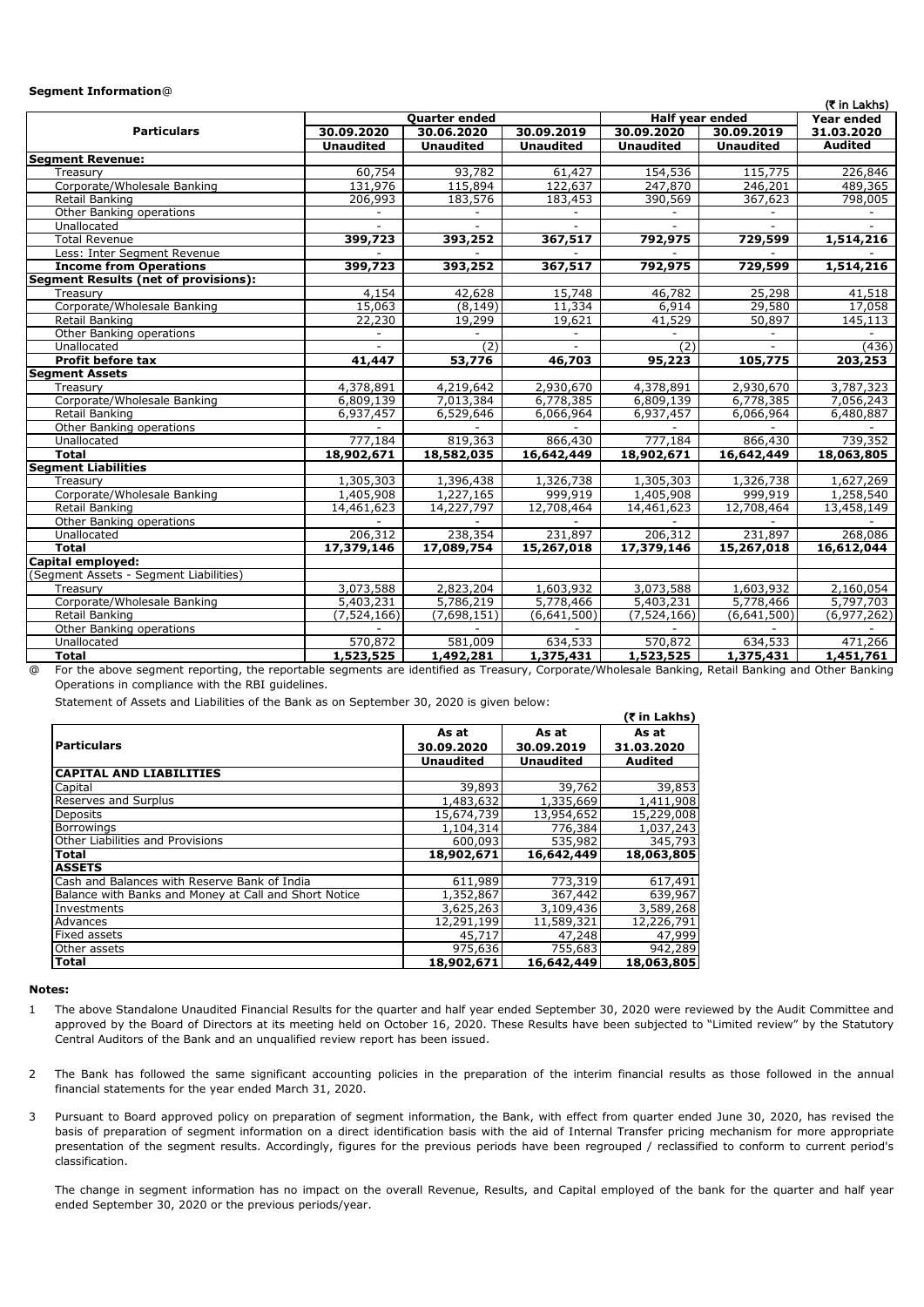- 4 The working results have been arrived at after considering provision for standard assets, including requirements for exposures to entities with Unhedged Foreign Currency Exposures, non-performing assets (NPAs), depreciation on investments, income-tax and other usual and necessary provisions.
- 5 Other income includes fees earned from providing services to customers, commission from non-fund-based banking activities, earnings from foreign exchange and derivative transactions, selling of third-party products, profit on sale of investments (net), recoveries from advances written off etc.
- 6 The Capital Adequacy Ratio is computed on the basis of RBI guidelines applicable on the relevant reporting dates and the ratio for the corresponding previous period is not adjusted to consider the impact of subsequent changes if any, in the guidelines.
- 7 The Business operations of the Bank are largely concentrated in India and for the purpose of Segment reporting, the bank is considered to operate only in domestic segment, though the bank has its operations in International Finance Service Centre (IFSC) Banking Unit in Gujarat International Finance Tec-city (GIFT). The business conducted from the same is considered as part of Indian operations.
- 8 During the quarter and half year ended September 30, 2020, the Bank has allotted 930,455 and 2,010,385 equity shares of  $\bar{\tau}$  2 each, pursuant to the exercise of stock options by employees.
- 9 In accordance with RBI Circular DBR.No.BP.BC.1/21.06.201/2015-16 on Basel III Capital Regulations dated July 01, 2015 and RBI Circular DBR.No.BP.BC.80/21.06.201/2014-15 dated March 31, 2015 - 'Prudential Guidelines on Capital Adequacy and Liquidity Standards - Amendments', Banks are required to make Pillar 3 disclosure requirements including Leverage Ratio disclosure requirements that are to be made along with the publication of Financial Results. Accordingly, such applicable disclosures have been placed on the website of the Bank which can be accessed at the following link: http://www.federalbank.co.in/regulatory-disclosures. These disclosures have not been subjected to audit or review by the Statutory Central Auditors of the Bank.
- 10 On account of uncertainties arising from the COVID-19 pandemic across the world and in India, the extent to which the same will impact the Bank's operations and financial position will depend on various aspects including actions taken to mitigate its impact and other regulatory measures. The Bank's capital and liquidity position is strong and would continue to be the focus area for the Bank during this period.

As per the 'COVID-19 Regulatory Packages' announced by the RBI ('the RBI guidelines'), with regard to providing relief to borrowers' on account of COVID-19 pandemic, whose accounts were standard as on February 29, 2020, the Bank, in accordance with the Board approved policy had offered moratorium on repayment of loan instalments and/or deferment of interest due between March 1, 2020 and August 31, 2020, including relaxation in certain parameters, to all eligible borrowers, without considering the same as restructuring.

As on June 30, 2020 Bank was maintaining provision against the likely impact of COVID-19 amounting to ₹ 18,630.00 Lakhs, which was in excess of RBI mandated 10% provision on asset classification benefit extended accounts. During the current quarter, as a prudent measure, the Bank has made additional provision of ₹ 40,161.00 Lakhs (₹ 9,300.00 Lakhs during the quarter ended June 30, 2020), against the further likely impact of COVID-19 pandemic in respect of exposure of the Bank to certain specified sectors based on the assessment of presently available information. The aggregate provision against the likely impact of COVID-19, including the RBI mandated provision, as on September 30, 2020 stands at ₹ 58,791.00 Lakhs and is grouped under Other liabilities and provisions in the Balance sheet of the Bank.

The Honourable Supreme Court in a writ petition by Gajendra Sharma Vs Union of India & Anr vide its interim order dated September 3, 2020 has directed Banks that the accounts which were not declared Non performing asset (NPA) till August 31, 2020 shall not be declared NPA till further orders, pending disposal of the case by Supreme Court. Pursuant to the order, the Bank has not declared any account as NPA, which was not declared as NPA till August 31, 2020 as per the RBI Prudential norms on Income Recognition, Asset classification, and provisioning pertaining to advances. However, as a prudent measure Bank has created sufficient provisions in respect of these advances.

11 The disclosures as required under RBI circular DOR.No.BP.BC.63/21.04.048/2019-20 dated April 17, 2020 is given below for the half year ended as on September 30, 2020:

|                                                                                                       | (₹ in Lakhs) |
|-------------------------------------------------------------------------------------------------------|--------------|
| Amounts in SMA/overdue categories, where the moratorium/deferment was extended (As of March 31, 2020) | 371,262      |
| Amount where asset classification benefits is extended (As of September 30, 2020)                     | 76,397       |
| Provisions made during the guarter ended March 31, 2020 and June 30, 2020 (Mandatory 10% Provision)   | 7,640        |
| Provisions adjusted during the half year ended September 30, 2020 against slippages                   |              |

12 The disclosures as required under RBI circular DOR.No.BP.BC.62/21.04.048/2020-21 dated April 17, 2020 with respect to the number of accounts and the Amount involved in those accounts where the Resolution period was extended is given below for the half year ended as on September 30, 2020:

| IN <sub>o</sub><br>Perioo<br>extended<br>accounts <sup>.</sup><br>Resolution<br>which<br>was<br>nt<br>ır<br>. |  |
|---------------------------------------------------------------------------------------------------------------|--|
| ∟akhs`<br><b>IAMOUNT</b><br>`nvolveo<br>$\sim$                                                                |  |

- 13 The figures for the quarter ended June 30, 2020, quarter and half year ended September 30, 2019 and year ended March 31, 2020 were reviewed / audited by previous statutory auditors.
- 14 Previous period's / year's figures have been regrouped / reclassified, where necessary to conform to current period's classification.

MANAGING DIRECTOR & CEO (DIN: 02274773) SHYAM SRINIVASAN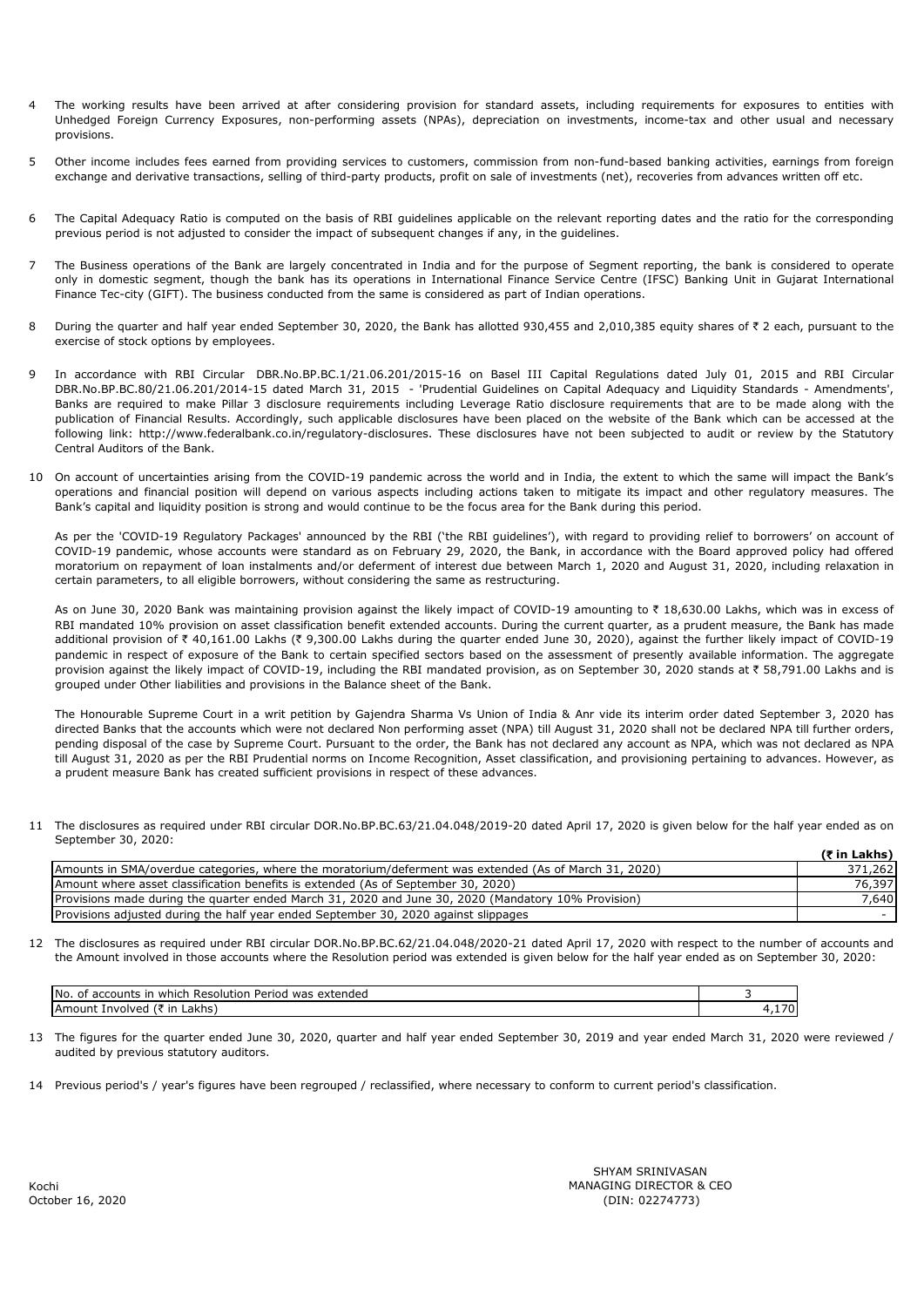# **REGD.OFFICE: P.B.NO. 103, FEDERAL TOWERS, ALUVA-683101 (CIN: L65191KL1931PLC000368) THE FEDERAL BANK LIMITED CASH FLOW STATEMENT FOR THE HALF YEAR ENDED SEPTEMBER 30, 2020**

|                                                                                                                |                                              | (₹ in Lakhs)                                 |
|----------------------------------------------------------------------------------------------------------------|----------------------------------------------|----------------------------------------------|
|                                                                                                                | Half year ended<br><b>September 30, 2020</b> | Half year ended<br><b>September 30, 2019</b> |
| <b>Cash Flow from Operating Activities</b>                                                                     |                                              |                                              |
| Net Profit before taxes                                                                                        | 95,223                                       | 105,775                                      |
| <b>Adjustments for:</b>                                                                                        |                                              |                                              |
| Depreciation on Bank's Property                                                                                | 6,133                                        | 5,835                                        |
| Depreciation on Investments                                                                                    | (809)                                        | 2,603                                        |
| Amortisation of Premium on Held to Maturity Investments                                                        | 6,761                                        | 3,116                                        |
| Provision for Non Performing Investments                                                                       | (69)                                         | 188                                          |
| Provision / Charge for Non Performing Assets                                                                   | 42,573                                       | 35,177                                       |
| Provision for Standard Assets                                                                                  | 56,462                                       | 6,178                                        |
| (Profit)/Loss on sale of fixed assets (net)                                                                    | (24)                                         | (45)                                         |
| Provision for Other Contingencies                                                                              | 511                                          | 235                                          |
|                                                                                                                | 206,761                                      | 159,062                                      |
| Adjustments for working capital changes:-<br>(Increase)/ Decrease in Investments [excluding Held to Maturity   | 92,983                                       | (21, 727)                                    |
| Investments <sub>1</sub>                                                                                       |                                              |                                              |
| (Increase)/ Decrease in Advances                                                                               | (106,980)                                    | (602, 202)                                   |
| (Increase)/ Decrease in Other Assets<br>Increase/ (Decrease) in Deposits                                       | (30, 787)<br>445,730                         | (65, 540)<br>459,218                         |
|                                                                                                                |                                              |                                              |
| Increase/ (Decrease) in Other liabilities and provisions                                                       | 197,327                                      | 196,440                                      |
| Direct taxes paid                                                                                              | 598,273<br>(26, 945)                         | (33, 811)<br>(40, 454)                       |
| Net Cash Flow from / (Used in) Operating Activities                                                            | 778,089                                      | 84,797                                       |
|                                                                                                                |                                              |                                              |
| <b>Cash Flow from Investing Activities</b>                                                                     |                                              |                                              |
| Purchase of Fixed Assets                                                                                       | (3,922)                                      | (6,010)                                      |
| Proceeds from Sale of Fixed Assets                                                                             | 96                                           | 176                                          |
| Investment in Subsidiary                                                                                       |                                              | (500)                                        |
| (Increase)/ Decrease in Held to Maturity Investments                                                           | (134, 861)                                   | 89,331                                       |
| Net Cash generated / (Used in) Investing Activities                                                            | (138, 687)                                   | 82,997                                       |
| <b>Cash Flow from Financing Activities</b>                                                                     |                                              |                                              |
| Proceeds from Issue of Share Capital                                                                           | 40                                           | 61                                           |
| Proceeds from Share Premium                                                                                    | 711                                          | 1,342                                        |
| Proceeds from Issue of Subordinate Debt                                                                        |                                              | 30,000                                       |
| Increase/(Decrease) in Borrowings (Excluding Subordinate Debt)                                                 | 67,071                                       | (31, 749)                                    |
| Dividend Paid (Including Tax on Dividend)                                                                      |                                              | (33, 541)                                    |
|                                                                                                                |                                              |                                              |
| <b>Net Cash generated from Financing Activities</b>                                                            | 67,822                                       | (33,887)                                     |
| Effect of exchange fluctuation on translation reserve                                                          | 174                                          | 174                                          |
| Net Increase in Cash and Cash Equivalents                                                                      | 707,398                                      | 134,081                                      |
|                                                                                                                |                                              |                                              |
| Cash and Cash Equivalents at the beginning of the period<br>Cash and Cash Equivalents at the end of the period | 1,257,458<br>1,964,856                       | 1,006,680<br>1,140,761                       |

## **Note:**

Cash and Cash Equivalents comprise of Cash in hand (including foreign currency notes), Balances with Reserve Bank of India, Balances with banks and money at call and short notice.

Kochi October 16, 2020 MANAGING DIRECTOR & CEO (DIN: 02274773) SHYAM SRINIVASAN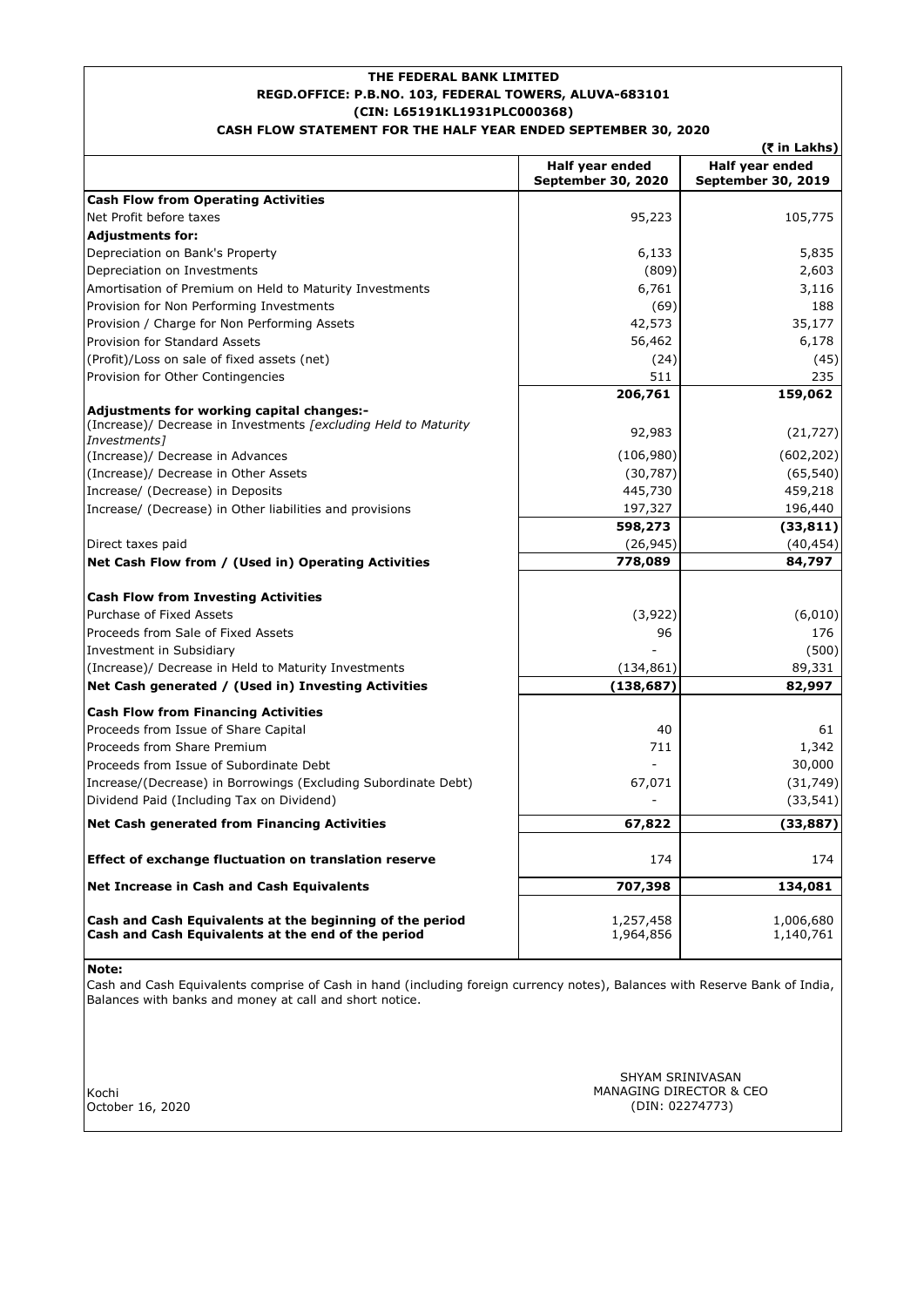| THE FEDERAL BANK LIMITED<br>REGD.OFFICE: P.B.NO. 103, FEDERAL TOWERS, ALUVA-683101<br>(CIN: L65191KL1931PLC000368)<br>CONSOLIDATED UNAUDITED FINANCIAL RESULTS FOR THE QUARTER AND HALF YEAR ENDED SEPTEMBER 30, 2020 |                   |                   |                          |                          |                  |                |  |
|-----------------------------------------------------------------------------------------------------------------------------------------------------------------------------------------------------------------------|-------------------|-------------------|--------------------------|--------------------------|------------------|----------------|--|
| (₹ in Lakhs)                                                                                                                                                                                                          |                   |                   |                          |                          |                  |                |  |
|                                                                                                                                                                                                                       |                   | Quarter ended     |                          | Half year ended          |                  | Year ended     |  |
| <b>Particulars</b>                                                                                                                                                                                                    | 30.09.2020        | 30.06.2020        | 30.09.2019               | 30.09.2020               | 30.09.2019       | 31.03.2020     |  |
|                                                                                                                                                                                                                       | <b>Unaudited</b>  | <b>Unaudited</b>  | <b>Unaudited</b>         | <b>Unaudited</b>         | <b>Unaudited</b> | <b>Audited</b> |  |
| 1. Interest earned $(a)+(b)+(c)+(d)$                                                                                                                                                                                  | 362,188           | 357,211           | 333,675                  | 719,399                  | 663,196          | 1,359,039      |  |
| (a) Interest/discount on advances/bills<br>(b) Income on investments                                                                                                                                                  | 285,376<br>59,284 | 282,774<br>60,654 | 272,087<br>52,674        | 568,150<br>119,938       | 539,139          | 1,104,518      |  |
| Interest on balances with Reserve Bank of India                                                                                                                                                                       |                   |                   |                          |                          | 108,343          | 218,550        |  |
| (c)<br>and other inter bank funds                                                                                                                                                                                     | 11,661            | 7,067             | 3,810                    | 18,728                   | 5,783            | 13,996         |  |
| $(d)$ Others                                                                                                                                                                                                          | 5,867             | 6,716             | 5,104                    | 12,583                   | 9,931            | 21,975         |  |
| 2. Other income                                                                                                                                                                                                       | 50,944            | 48,331            | 41,169                   | 99,275                   | 78,266           | 188,181        |  |
| $3.$ TOTAL INCOME $(1+2)$                                                                                                                                                                                             | 413,132           | 405,542           | 374,844                  | 818,674                  | 741,462          | 1,547,220      |  |
| 4. Interest expended                                                                                                                                                                                                  | 215,941           | 219,655           | 215,422                  | 435,596                  | 425,129          | 867,831        |  |
| 5. Operating expenses (i)+(ii)                                                                                                                                                                                        | 92,710            | 89,595            | 86,305                   | 182,305                  | 165,382          | 354,670        |  |
| Employees cost<br>(i)                                                                                                                                                                                                 | 52,136            | 52,656            | 46,321                   | 104,792                  | 87,862           | 187,598        |  |
| (ii) Other operating expenses                                                                                                                                                                                         | 40,574            | 36,939            | 39,984                   | 77,513                   | 77,520           | 167,072        |  |
| 6. TOTAL EXPENDITURE (4+5)                                                                                                                                                                                            |                   |                   |                          |                          |                  |                |  |
| (excluding provisions and contingencies)                                                                                                                                                                              | 308,651           | 309,250           | 301,727                  | 617,901                  | 590,511          | 1,222,501      |  |
| 7. OPERATING PROFIT (3-6)                                                                                                                                                                                             |                   |                   |                          |                          |                  |                |  |
| (Profit before provisions and contingencies)                                                                                                                                                                          | 104,481           | 96,292            | 73,117                   | 200,773                  | 150,951          | 324,719        |  |
| 8. Provisions (other than tax) and contingencies                                                                                                                                                                      | 62,543            | 40,935            | 25,343                   | 103,478                  | 44,675           | 118,722        |  |
| 9. Exceptional items                                                                                                                                                                                                  |                   | $\blacksquare$    | $\overline{\phantom{a}}$ | $\overline{\phantom{a}}$ |                  | $\blacksquare$ |  |
| 10. Profit from Ordinary Activities before tax                                                                                                                                                                        |                   |                   |                          |                          |                  |                |  |
| $(7-8-9)$                                                                                                                                                                                                             | 41,938            | 55,357            | 47,774                   | 97,295                   | 106,276          | 205,997        |  |
| 11. Tax expense                                                                                                                                                                                                       | 10,368            | 14,199            | 5,334                    | 24,567                   | 26,465           | 50,720         |  |
| 12. Net Profit from Ordinary Activities after tax<br>$(10-11)$                                                                                                                                                        | 31,570            | 41,158            | 42,440                   | 72,728                   | 79,811           | 155,277        |  |
| 13. Extraordinary items (net of tax expense)                                                                                                                                                                          |                   |                   |                          |                          |                  |                |  |
| 14. Net Profit for the period (12-13)                                                                                                                                                                                 | 31,570            | 41,158            | 42,440                   | 72,728                   | 79,811           | 155,277        |  |
| 15. Minority interest                                                                                                                                                                                                 | 199               | 364               | 129                      | 563                      | 311              | 1,028          |  |
| 16. Share in Profit of Associates                                                                                                                                                                                     | 174               | 156               | 223                      | 330                      | 454              | 3,771          |  |
| 17. Consolidated Net Profit of the group<br>$(14-15+16)$                                                                                                                                                              | 31,545            | 40,950            | 42,534                   | 72,495                   | 79,954           | 158,020        |  |
| 18. Paid-up Equity Share Capital<br>(Face value ₹ 2/- per Equity Share)                                                                                                                                               | 39,893            | 39,875            | 39,762                   | 39,893                   | 39,762           | 39,853         |  |
| 19. Reserves excluding Revaluation Reserve                                                                                                                                                                            |                   |                   |                          |                          |                  | 1,441,882      |  |
| 20. Analytical Ratios                                                                                                                                                                                                 |                   |                   |                          |                          |                  |                |  |
| Percentage of shares held by Government of<br>(i)                                                                                                                                                                     | NIL               | NIL               | NIL                      | NIL                      | NIL              | NIL            |  |
| India<br>(ii) Capital Adequacy ratio (%)                                                                                                                                                                              |                   |                   |                          |                          |                  |                |  |
| Under Basel III                                                                                                                                                                                                       | 15.19             | 14.53             | 14.32                    | 15.19                    | 14.32            | 14.63          |  |
| (iii) Earnings per Share (EPS) (in ₹)                                                                                                                                                                                 |                   |                   |                          |                          |                  |                |  |
| (a) Basic EPS (before and after extra ordinary                                                                                                                                                                        |                   |                   |                          |                          |                  |                |  |
| items)                                                                                                                                                                                                                | 1.58*             | $2.05*$           | $2.14*$                  | $3.64*$                  | $4.03*$          | 7.94           |  |
| (b) Diluted EPS (before and after extra ordinary<br>items)                                                                                                                                                            | 1.58*             | $2.05*$           | $2.13*$                  | $3.63*$                  | $3.99*$          | 7.88           |  |
| (iv) NPA Ratios                                                                                                                                                                                                       |                   |                   |                          |                          |                  |                |  |
| a) Gross NPA                                                                                                                                                                                                          | 359,172           | 371,207           | 365,317                  | 359,172                  | 365,317          | 358,015        |  |
| b) Net NPA                                                                                                                                                                                                            | 124,985           | 152,566           | 187,941                  | 124,985                  | 187,941          | 164,953        |  |
| c) % of Gross NPA                                                                                                                                                                                                     | 2.80              | 2.94              | 3.06                     | 2.80                     | 3.06             | 2.82           |  |
| d) % of Net NPA                                                                                                                                                                                                       | 0.99              | 1.23              | 1.60                     | 0.99                     | 1.60             | 1.32           |  |
| (v) Return on Assets (%)                                                                                                                                                                                              | $0.17*$           | $0.22*$           | $0.26*$                  | $0.39*$                  | $0.49*$          | 0.92           |  |

\* Not Annualised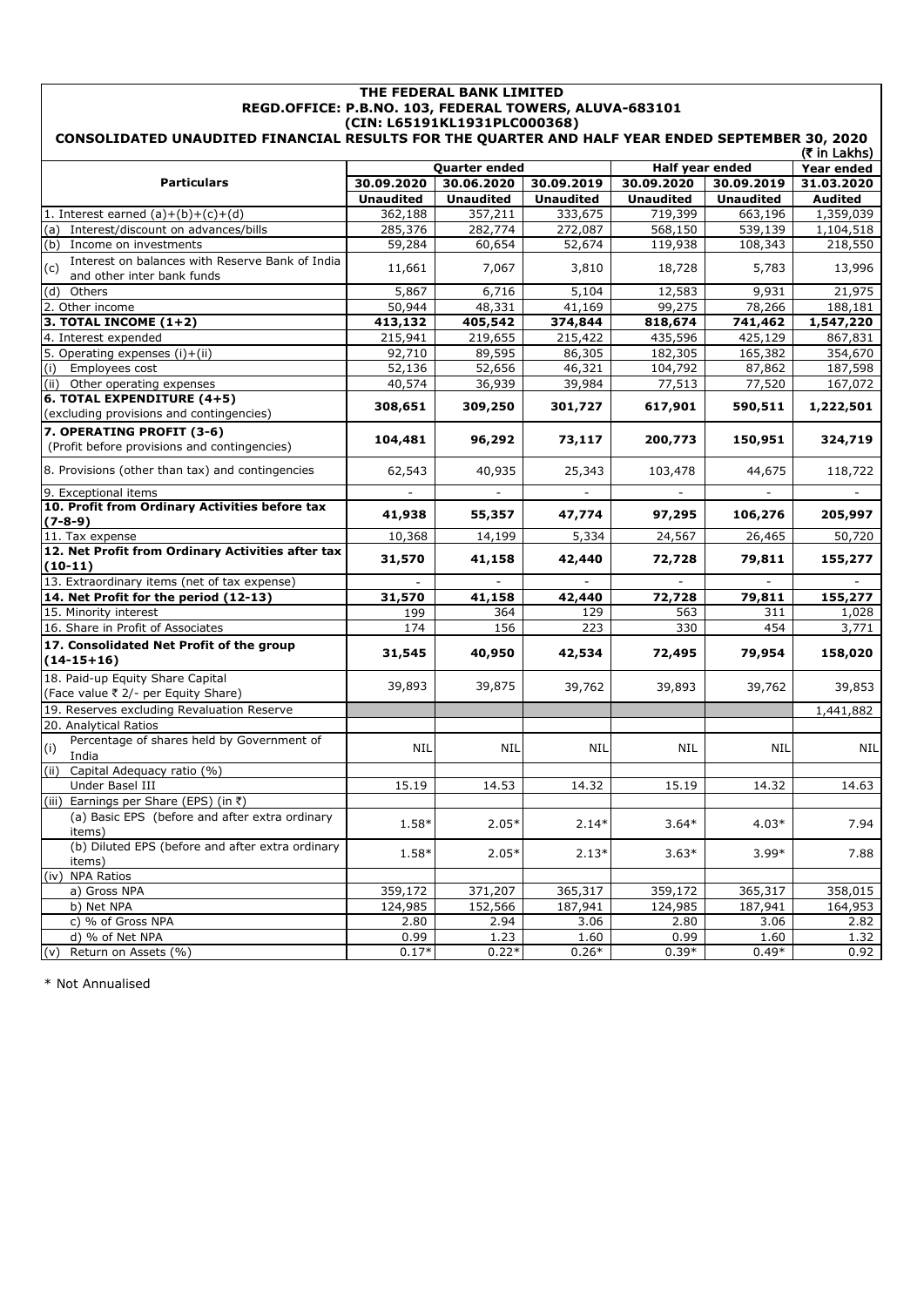#### **Segment Information**@

|                                                                                                                                                 |                          |                          |                        |                        |                  | (₹ in Lakhs)             |
|-------------------------------------------------------------------------------------------------------------------------------------------------|--------------------------|--------------------------|------------------------|------------------------|------------------|--------------------------|
|                                                                                                                                                 |                          | Quarter ended            |                        | <b>Half year ended</b> |                  | Year ended               |
| <b>Particulars</b>                                                                                                                              | 30.09.2020               | 30.06.2020               | 30.09.2019             | 30.09.2020             | 30.09.2019       | 31.03.2020               |
|                                                                                                                                                 | <b>Unaudited</b>         | <b>Unaudited</b>         | <b>Unaudited</b>       | <b>Unaudited</b>       | <b>Unaudited</b> | <b>Audited</b>           |
| <b>Segment Revenue:</b>                                                                                                                         |                          |                          |                        |                        |                  |                          |
| Treasury                                                                                                                                        | 60,827                   | 93,782                   | 61,427                 | 154,609                | 113,692          | 223,796                  |
| Corporate/Wholesale Banking                                                                                                                     | 130,786                  | 114,942                  | 122,637                | 245,728                | 246,201          | 486,614                  |
| Retail Banking                                                                                                                                  | 221,519                  | 196,818                  | 190,780                | 418,337                | 381,569          | 836,810                  |
| Other Banking operations                                                                                                                        | $\overline{\phantom{a}}$ | $\overline{\phantom{a}}$ | $\sim$                 |                        |                  | $\overline{\phantom{a}}$ |
| Unallocated                                                                                                                                     |                          |                          |                        |                        |                  |                          |
| <b>Total Revenue</b>                                                                                                                            | 413,132                  | 405,542                  | 374,844                | 818,674                | 741,462          | 1,547,220                |
| Less: Inter Segment Revenue                                                                                                                     |                          |                          |                        |                        |                  |                          |
| <b>Income from Operations</b>                                                                                                                   | 413,132                  | 405,542                  | 374,844                | 818,674                | 741,462          | 1,547,220                |
| <b>Segment Results (net of provisions):</b>                                                                                                     |                          |                          |                        |                        |                  |                          |
| Treasury                                                                                                                                        | 4,234                    | 42,275                   | 15,747                 | 46,509                 | 23,183           | 38,436                   |
| Corporate/Wholesale Banking                                                                                                                     | 15,493                   | (8,038)                  | 11,334                 | 7,455                  | 29,580           | 18,421                   |
| Retail Banking                                                                                                                                  | 22,211                   | 21,122                   | 20,693                 | 43,333                 | 53,513           | 149,576                  |
| Other Banking operations                                                                                                                        |                          |                          |                        |                        |                  |                          |
| Unallocated                                                                                                                                     |                          | (2)                      |                        | (2)                    |                  | (436)                    |
| <b>Profit before tax</b>                                                                                                                        | 41,938                   | 55,357                   | 47,774                 | 97,295                 | 106,276          | 205,997                  |
| <b>Segment Assets</b>                                                                                                                           |                          |                          |                        |                        |                  |                          |
| Treasury                                                                                                                                        | 4,332,971                | 4,197,586                | 2,932,382              | 4,332,971              | 2,932,382        | 3,765,464                |
| Corporate/Wholesale Banking                                                                                                                     | 6,742,587                | 6,953,817                | 6,778,385              | 6,742,587              | 6,778,385        | 6,997,531                |
| Retail Banking                                                                                                                                  | 7,330,321                | 6,894,109                | 6,233,258              | 7,330,321              | 6,233,258        | 6,832,986                |
| Other Banking operations                                                                                                                        |                          |                          |                        |                        |                  |                          |
| Unallocated                                                                                                                                     | 777,293                  | 819,363                  | 866,430                | 777,293                | 866,430          | 739,352                  |
| <b>Total</b>                                                                                                                                    | 19,183,172               | 18,864,875               | 16,810,455             | 19,183,172             | 16,810,455       | 18,335,333               |
| <b>Segment Liabilities</b>                                                                                                                      |                          |                          |                        |                        |                  |                          |
| Treasury                                                                                                                                        | 1,298,917                | 1,395,636                | 1,326,738              | 1,298,917              | 1,326,738        | 1,626,174                |
| Corporate/Wholesale Banking                                                                                                                     | 1,417,520                | 1,249,280                | 999,919                | 1,417,520              | 999,919          | 1,291,143                |
| Retail Banking                                                                                                                                  | 14,686,523               | 14,439,516               | 12,834,629             | 14,686,523             | 12,834,629       | 13,649,598               |
| Other Banking operations                                                                                                                        |                          |                          |                        |                        |                  |                          |
| Unallocated                                                                                                                                     | 205,895                  | 238,354                  | 231,897                | 205,895                | 231,897          | 268,086                  |
| <b>Total</b>                                                                                                                                    | 17,608,855               | 17,322,786               | 15,393,183             | 17,608,855             | 15,393,183       | 16,835,001               |
| Capital employed:                                                                                                                               |                          |                          |                        |                        |                  |                          |
| (Segment Assets - Segment Liabilities)                                                                                                          |                          |                          |                        |                        |                  |                          |
| Treasurv                                                                                                                                        | 3,034,054                | 2,801,950                | 1.605,644              | 3,034,054              | 1,605,644        | 2,139,290                |
| Corporate/Wholesale Banking                                                                                                                     | 5,325,067                | 5,704,537                | $\overline{5,778,466}$ | 5,325,067              | 5,778,466        | 5,706,388                |
| Retail Banking                                                                                                                                  | (7, 356, 202)            | $\sqrt{(7.545, 407)}$    | (6,601,371)            | (7, 356, 202)          | (6,601,371)      | (6, 816, 612)            |
| Other Banking operations                                                                                                                        |                          |                          |                        |                        |                  |                          |
| Unallocated                                                                                                                                     | 571,398                  | 581,009                  | 634,533                | 571,398                | 634,533          | 471,266                  |
| <b>Total</b>                                                                                                                                    | 1,574,317                | 1,542,089                | 1,417,272              | 1,574,317              | 1,417,272        | 1,500,332                |
| For the above segment reporting, the reportable segments are identified as Treasury, Corporate/Wholesale Banking, Retail Banking and Other<br>⋒ |                          |                          |                        |                        |                  |                          |

iegment reporting, the reportable segments are identified as Treasury, Corporate/Wholesale Banking, Retail Banking and Other Banking Operations in compliance with the RBI guidelines.

Statement of Assets and Liabilities of the Group as on September 30, 2020 is given below:

|                                                       |                  |                  | (₹ in Lakhs) |
|-------------------------------------------------------|------------------|------------------|--------------|
|                                                       | As at            | As at            | As at        |
| <b>Particulars</b>                                    | 30.09.2020       | 30.09.2019       | 31.03.2020   |
|                                                       | <b>Unaudited</b> | <b>Unaudited</b> | Audited      |
| <b>CAPITAL AND LIABILITIES</b>                        |                  |                  |              |
| Capital                                               | 39,893           | 39,762           | 39,853       |
| <b>Reserves and Surplus</b>                           | 1,515,764        | 1,362,141        | 1,442,383    |
| Minority Interest                                     | 18,660           | 15,369           | 18,096       |
| <b>Deposits</b>                                       | 15,648,514       | 13,952,139       | 15,225,191   |
| <b>Borrowings</b>                                     | 1,347,911        | 893,823          | 1,252,772    |
| Other Liabilities and Provisions                      | 612,430          | 547,221          | 357,038      |
| <b>Total</b>                                          | 19,183,172       | 16,810,455       | 18,335,333   |
| <b>ASSETS</b>                                         |                  |                  |              |
| Cash and Balances with Reserve Bank of India          | 613,172          | 774,158          | 618,254      |
| Balance with Banks and Money at Call and Short Notice | 1,363,110        | 373,480          | 657,477      |
| Investments                                           | 3,579,343        | 3,096,818        | 3,571,539    |
| Advances                                              | 12,590,255       | 11,754,542       | 12,484,950   |
| <b>Fixed assets</b>                                   | 48,378           | 48,809           | 50,481       |
| Other assets                                          | 988,914          | 762,648          | 952,632      |
| Total                                                 | 19,183,172       | 16,810,455       | 18,335,333   |

#### **Notes:**

- 1 The above Consolidated Unaudited Financial Results for the quarter and half year ended September 30, 2020 were reviewed by the Audit Committee and subsequently taken on record and approved by the Board of Directors at its meeting held on October 16, 2020. These Results have been subjected to "Limited review" by the Statutory Central Auditors of the Bank and an unqualified review report has been issued.
- $\overline{2}$ The Consolidated Financial Results of the Group comprise the financial results of The Federal Bank Limited and its subsidiaries viz. Fedbank Financial Services Limited & Federal Operations and Services Limited and its associates viz. IDBI Federal Life Insurance Company Limited & Equirus Capital Private Limited.
- 3 There has been no material change in the accounting policies adopted during the quarter and half year ended September 30, 2020 as compared to those followed for the year ended March 31, 2020.
- 4 Pursuant to Board approved policy on preparation of segment information, the Bank, with effect from quarter ended June 30, 2020, has revised the basis of preparation of segment information on a direct identification basis with the aid of Internal Transfer pricing mechanism for more appropriate presentation of the segment results. Accordingly, figures for the previous periods have been regrouped / reclassified to conform to current period's classification.

The change in segment information has no impact on the overall Revenue, Results, and Capital employed of the bank for the quarter and half year ended September 30, 2020 or the previous periods/year.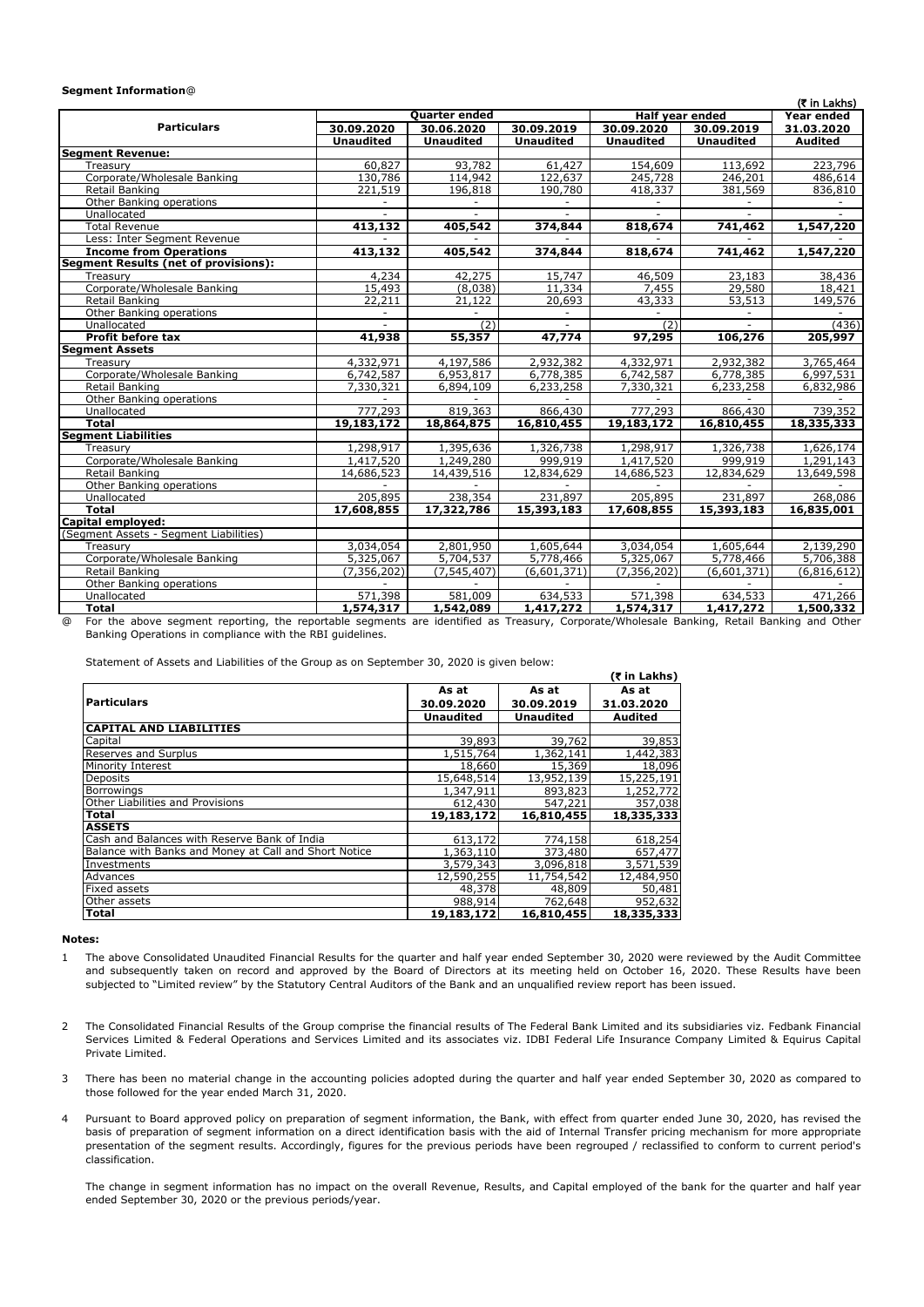- 5 The working results have been arrived at after considering provision for standard assets, including requirements for exposures to entities with Unhedged Foreign Currency Exposures, non-performing assets (NPAs), depreciation on investments, income-tax and other usual and necessary provisions.
- 6 Other income includes fees earned from providing services to customers, commission from non-fund-based banking activities, earnings from foreign exchange and derivative transactions, selling of third-party products, profit on sale of investments (net), recoveries from advances written off etc.
- 7 The Capital Adequacy Ratio is computed on the basis of RBI guidelines applicable on the relevant reporting dates and the ratio for the corresponding previous period is not adjusted to consider the impact of subsequent changes if any, in the guidelines.
- 8 The Business operations of the Bank are largely concentrated in India and for the purpose of Segment reporting, the bank is considered to operate only in domestic segment, though the bank has its operations in International Finance Service Centre (IFSC) Banking Unit in Gujarat International Finance Tec-city (GIFT). The business conducted from the same is considered as a part of Indian operations.
- 9 During the quarter and half year ended September 30, 2020, the Bank has allotted 930,455 and 2,010,385 equity shares of ₹ 2 each, pursuant to the exercise of stock options by employees.
- 10 In accordance with RBI Circular DBR.No.BP.BC.1/21.06.201/2015-16 on Basel III Capital Regulations dated July 01, 2015 and RBI Circular DBR.No.BP.BC.80/21.06.201/2014-15 dated March 31, 2015 - 'Prudential Guidelines on Capital Adequacy and Liquidity Standards - Amendments', Banks are required to make Pillar 3 disclosure requirements including Leverage Ratio disclosure requirements that are to be made along with the publication of Financial Results. Accordingly, such applicable disclosures have been placed on the website of the Bank which can be accessed at the following link: http://www.federalbank.co.in/regulatory-disclosures. These disclosures have not been subjected to audit or review by the Statutory Central Auditors of the Bank.
- 11 On account of uncertainties arising from the COVID-19 pandemic across the world and in India, the extent to which the same will impact the Bank's operations and financial position will depend on various aspects including actions taken to mitigate its impact and other regulatory measures. The Bank's capital and liquidity position is strong and would continue to be the focus area for the Bank during this period.

As per the 'COVID-19 Regulatory Packages' announced by the RBI ('the RBI guidelines'), with regard to providing relief to borrowers' on account of COVID-19 pandemic, whose accounts were standard as on February 29, 2020, the Bank, in accordance with the Board approved policy had offered moratorium on repayment of loan instalments and/or deferment of interest due between March 1, 2020 and August 31, 2020, including relaxation in certain parameters, to all eligible borrowers, without considering the same as restructuring.

As on June 30, 2020 Bank was maintaining provision against the likely impact of COVID-19 amounting to ₹ 18,630.00 Lakhs, which was in excess of RBI mandated 10% provision on asset classification benefit extended accounts. During the current quarter, as a prudent measure, the Bank has made additional provision of  $\bar{\tau}$  40,161.00 Lakhs ( $\bar{\tau}$  9,300.00 Lakhs during the quarter ended June 30, 2020), against the further likely impact of COVID-19 pandemic in respect of exposure of the Bank to certain specified sectors based on the assessment of presently available information. The aggregate provision against the likely impact of COVID-19, including the RBI mandated provision, as on September 30, 2020 stands at ₹ 58,791.00 Lakhs and is grouped under Other liabilities and provisions in the Balance sheet of the Bank.

The Honourable Supreme Court in a writ petition by Gajendra Sharma Vs Union of India & Anr vide its interim order dated September 3, 2020 has directed Banks that the accounts which were not declared Non performing asset (NPA) till August 31, 2020 shall not be declared NPA till further orders, pending disposal of the case by Supreme Court. Pursuant to the order, the Bank has not declared any account as NPA, which was not declared as NPA till August 31, 2020 as per the RBI Prudential norms on Income Recognition, Asset classification, and provisioning pertaining to advances. However, as a prudent measure Bank has created sufficient provisions in respect of these advances.

- 12 The figures for the quarter ended June 30, 2020, quarter and half year ended September 30, 2019 and year ended March 31, 2020 were reviewed / audited by previous statutory auditors.
- 13 Previous period's / year's figures have been regrouped / reclassified, where necessary to conform to current period's classification.

Kochi<br>October 16, 2020

(DIN: 02274773) SHYAM SRINIVASAN MANAGING DIRECTOR & CEO